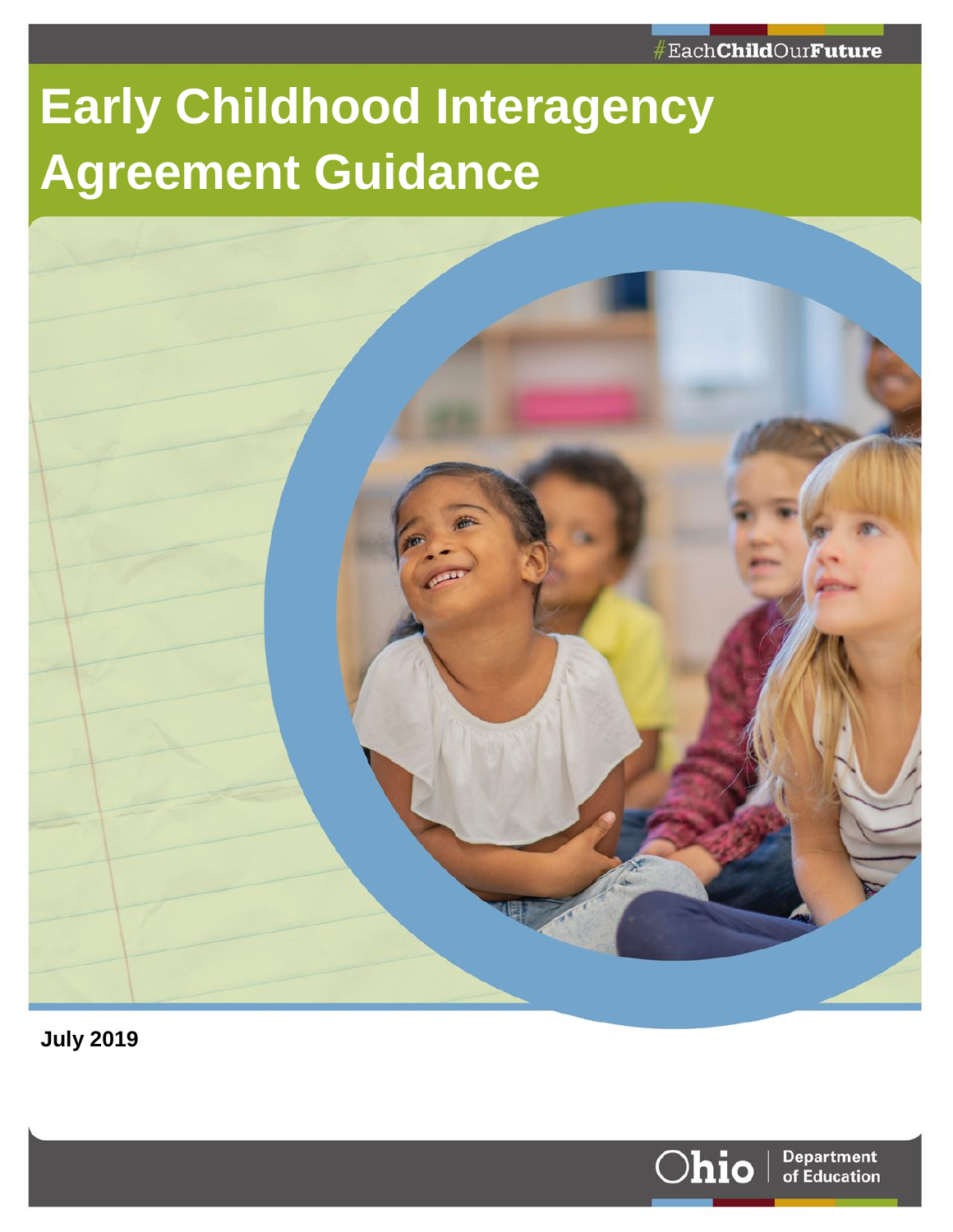# **Early Childhood Interagency Agreement Guidance**

An interagency agreement outlines in writing how two or more agencies agree to work together collaboratively to serve the same population. The agreement describes how the agencies plan to follow regulations, policies and procedures and how the staff of each agency will implement their interdependent responsibilities (Wischnowski, Pfluke & Twining, 2003).

Each school district (referred to as a local education agency (LEA) in the federal language) and Early Intervention program should develop and annually review an interagency agreement that coordinates policies and procedures necessary to ensure smooth and timely transitions as part of a free, appropriate and public education (FAPE) for all eligible children (Ohio Administrative Code 3301-51-11).

At a minimum, local agreements should address:

- Timelines;
- Responsibilities;
- Communications;
- Data; and
- Exceptions.

The requirement to enter into an interagency agreement is spelled out in multiple federal and state laws, regulations and rules. This document specifically addresses interagency agreements required under the federal Individuals with Disabilities Education Act (IDEA), Head Start Act and the Every Student Succeeds Act (ESSA) and the related federal regulations and Ohio Administrative Code for each. Collectively, these requirements address these entities:

- Districts:
- Head Start programs;
- Part C/Early Intervention service providers;
- County Boards of Developmental Disabilities;
- Title 1 agencies;
- Any relationship between a district and an early childhood education program that includes the transfer of funding for services, such as publicly funded prekindergarten.

A joint agreement at the state level between the Ohio Department of Education, Head Start and the Ohio Department of Developmental Disabilities requires "all Head Start programs, school districts and Early Intervention service providers in Ohio to develop collaborative and cooperative agreements to serve infants, toddlers and preschoolers, including children of migrant families, who are eligible for services under the Individuals with Disabilities Education Act."

# **INTERAGENCY AGREEMENT COMPONENTS**

All interagency agreements should have basic components to outline the responsibilities of each party, including the following:

- Purpose statement: This statement identifies the agencies involved, population involved and applicable federal and state laws and policies.
- Interagency process: This includes processes for Child Find, referral, family engagement and support, comprehensive evaluation, individualized education program development, placement, service delivery, professional development and reporting.
- Legal requirements: Including transmitting authorized child assessment/enrollment information, discussing transition with families, determining eligibility for services, selecting appropriate services and

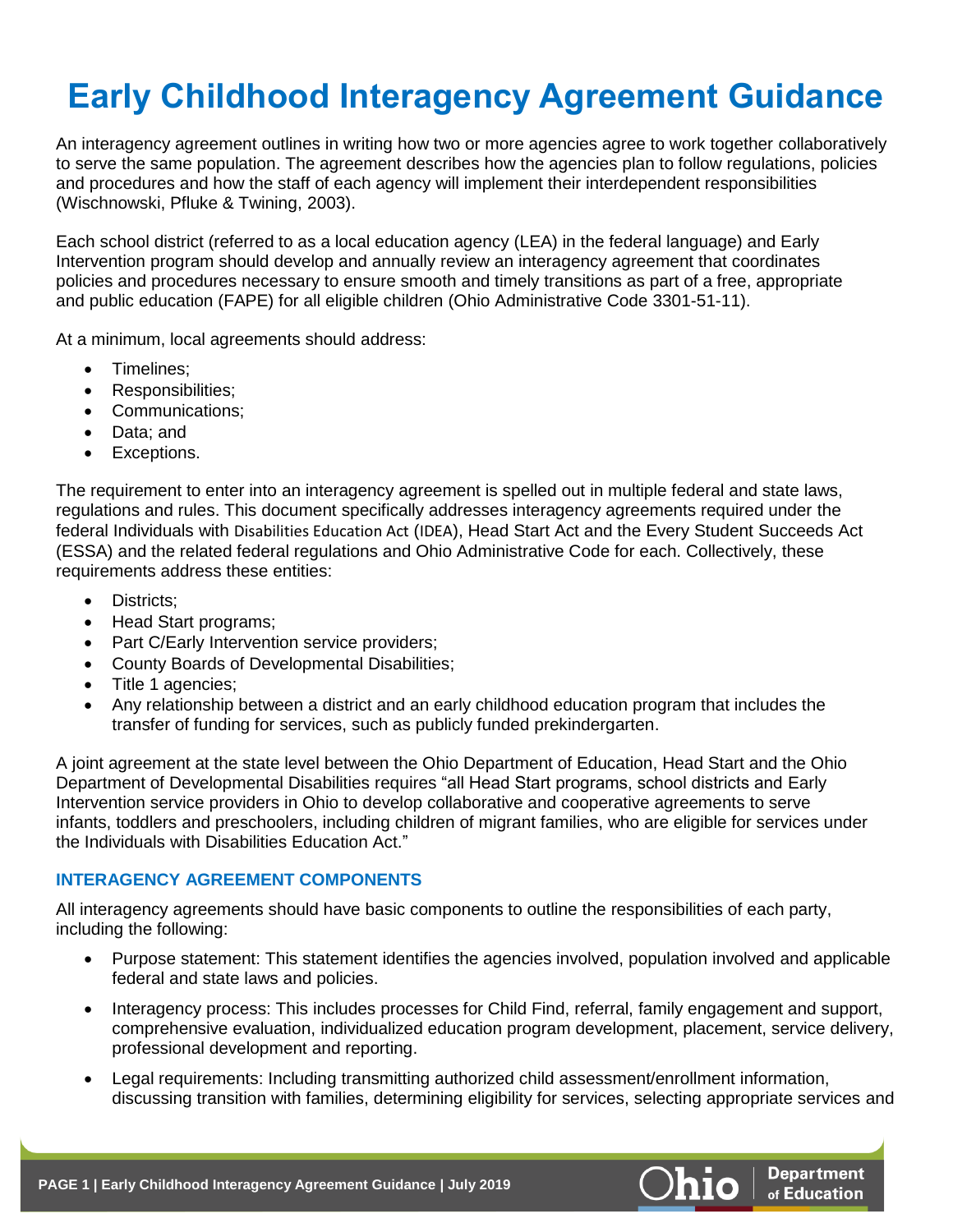maintaining confidentiality.

• Procedures: Procedures for data collection and sharing, monitoring the agreement, systems for consistent communication to educate staff of agreement content, and agreement specifications such as effective date, renewal, amendment, termination, and signatures.

## **ESSENTIAL ELEMENTS:**

Consider the following elements when developing the agreement.

# **Referral**

- What constitutes a referral?
- How are referrals received from parents, child care providers and/or related service providers?
- What paperwork is required?
- What timelines and procedures will be followed when Head Start makes a referral to the district?
- What is the process for children referred 45-90 days before their third birthday?
- What is the process for children referred fewer than 45 days before their third birthday?
- What process is in place if the transition planning conference or notification from Part C occurs more than 150 days prior to a child's third birthday?

### **Eligibility**

Specifics around the timeline and communication necessary to ensure smooth and timely transitions:

- How will the transfer of relevant records to the district occur?
- What are the responsibilities of the district and Early Intervention during the *joint evaluation process* when a child is referred to Part C/Early Intervention 45-90 days prior to the child's third birthday?
- What is the plan for observations in the child's setting at time of referral?
- What assessment data can be shared?
- How will the district share its eligibility determination with the Part C/Early Intervention provider?

# **TRANSITION PLANNING**

The purpose of transition planning with Early Intervention and Head Start is to alert the district that a child may have a need to continue receiving services. All children in Ohio's Early Intervention system must have a transition planning conference. IDEA does not guarantee continuation of eligibility, the same services or same level of service delivery when a child transitions from Early Intervention to preschool. The transition planning conference is not intended to be an IEP conference; however, the **district is required to attend** the transition planning conference when two conditions exist:

- 1. Someone (the parents, services providers, service coordinator or others) suspects the child has a disability that might confer Part B eligibility;
- 2. The parent has signed consent for the district to be invited to attend.

A district, however, should consider the intensity and type of services provided, as well as the child's current level of performance when determining whether or not to suspect a disability (Parent's Rights 3701-8-10 (A) (7) (10)). The following are some thoughts for consideration:

- In consideration of availability, how much advanced notice should be given for the invitation to the transition planning conference, IEP meeting and events?
- Has a primary contact person for transition been identified within each program or agency at the local level?

**Department** of Education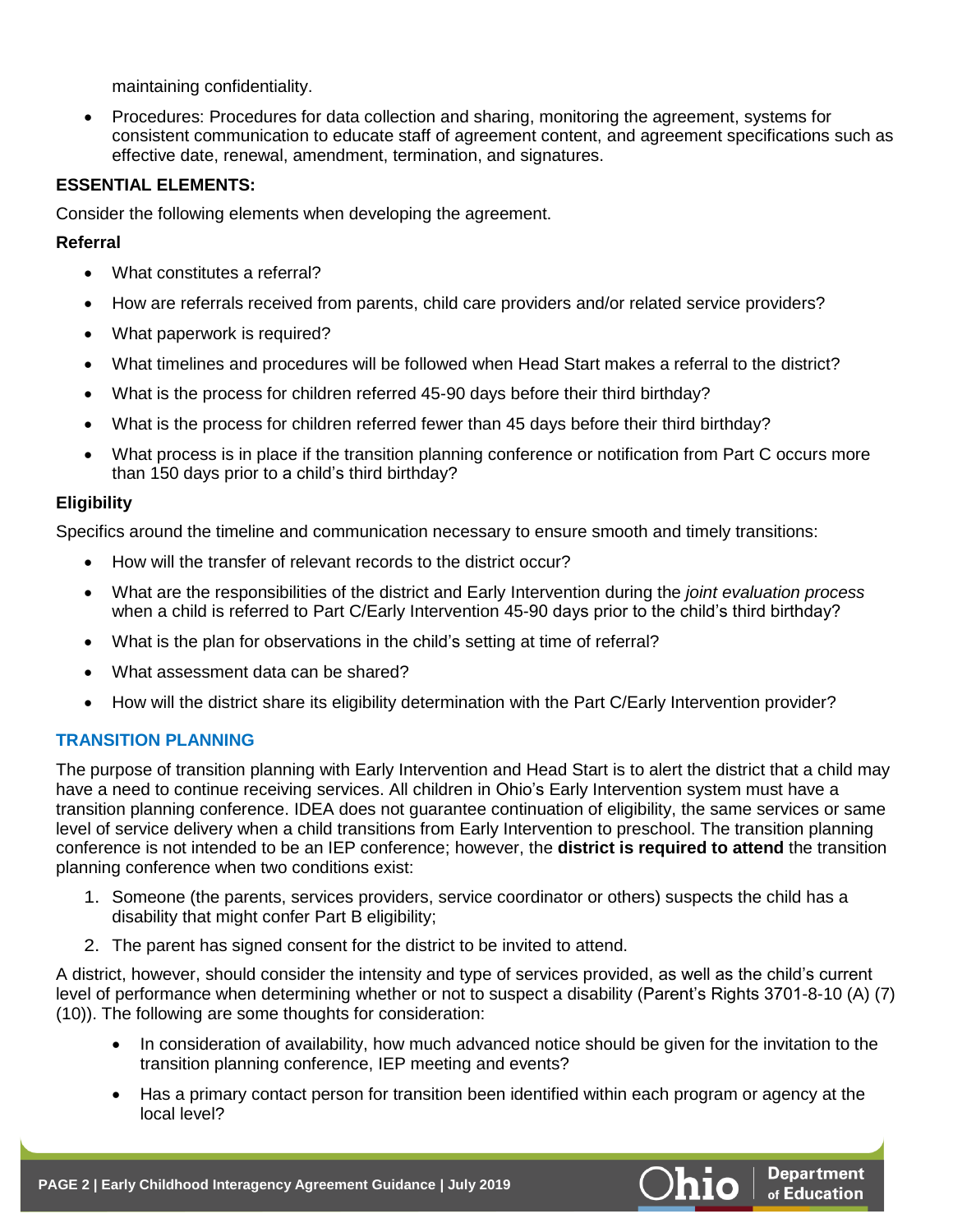- What happens when the district cannot attend?
- What information from Part C/Early Intervention will be shared with the district during transition?
- How will the information from Part C/Early Intervention be used by the district during its evaluation process? In the Evaluation Team Report (ETR)?
- How will the most recent exit Child Outcomes Summary data from Part C/Early Intervention be shared and used by the district at entry into preschool special education?
- What are the methods established between agencies for consistent contact after Head Start makes a referral?
- How will Head Start and the district work together during the evaluation process?
- How can Early Head Start data be utilized for referral and evaluation?
- How will Head Start staff be included in the planning process?
- What is the process for children with special needs transitioning from Head Start to kindergarten when age eligible?
- Who is responsible for providing information and referrals with the child care resource and referral agency for those who are ineligible?
	- $\circ$  Parents should be referred to their local child care resource and referral agencies; provide links to resources for Ohio's child care search engine and information about how to choose high-quality programs.

#### **Content and Scope of Service System**

A shared responsibility serves as a foundation for transition policies, procedures and the determination of responsibilities and actions.

- Has the district considered utilizing IDEA funds for early intervening services for children not identified for therapeutic on-site services?
- How will placement and service decisions be made when a child in Head Start is determined eligible for preschool special education services?
- Do families have access to a broad array of child developmental and educational services, supports and settings to meet the individual child's and family's needs?
- Has the district considered the provision of extended school year (ESY) services for children transitioning from Early Intervention during the late spring and summer months?
- How will interpreter services be approached within the transition process when the need exists? For example: Early Intervention may provide the interpreter services for the transition planning conference and the district may provide the interpreter services for the additional meetings.
- Does the agreement address the decision for Part B to provide services if the child will be 3 years old before Dec. 1 of the current calendar year?
- How is information gathered to determine eligibility and child progress data from Part C/Early Intervention used to implement the IEP and provide a FAPE? The child does not have to be enrolled in the district preschool program first in order to determine the need for extended school year services.
- Do the child's teachers and related service providers meet the Ohio Department of Education's criteria for licensure? If not, an itinerant teacher from the district may be needed.
- What policies and practices are outlined to provide children and families the opportunity to visit? Potential opportunities include: 1) inviting the child and his or her family to visit the preschool classroom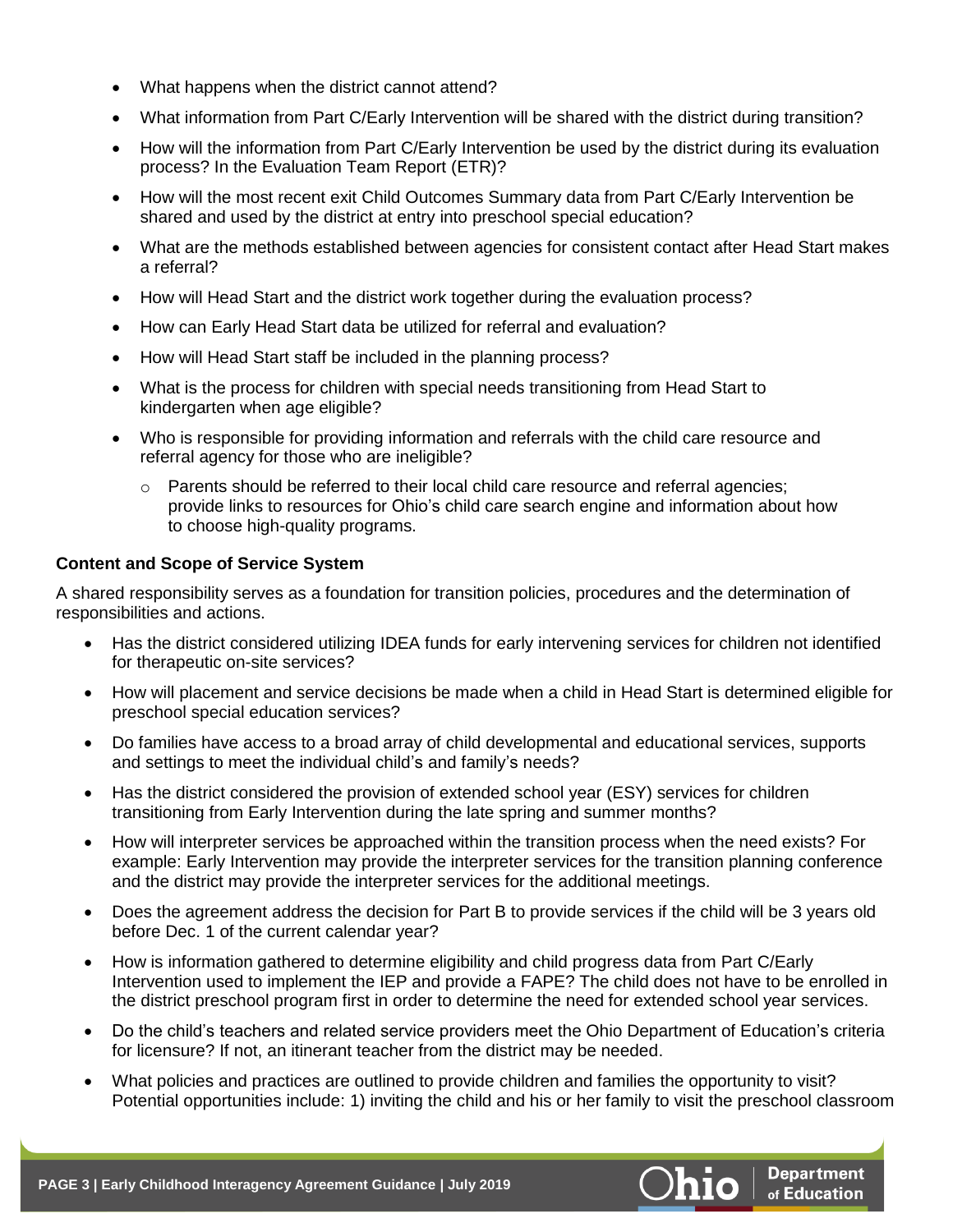prior to the student's first day to get acquainted; 2) sending the family a welcome letter; 3) inviting families whose children will be transitioning to an open house.

#### **Interagency Communication and Relationships**

Strong relationships, collaboration and ongoing communication involving all partners is critical for a successful interagency agreement:

- Do effective, ongoing mechanisms for communication exist between and across agencies/programs?
- How will staff gain knowledge of the agreement content and carry out responsibilities?
- Have regularly scheduled meetings been established?
- Are meetings held in a neutral community setting, such as a public library, and welcoming to all participants.
- How is the interagency agreement going to be monitored and adjusted based on what is working well and changes that may need to be made?
- Are community programs and servicing agencies participating in the collaboration to refer children and families to the district?
- How is the Family and Children First Council involved in the interagency agreement process?
- What opportunities are established for the Early Intervention service coordinator and preschool staff to consult?
- Is the regional Medicaid care coordinator included in the interagency agreement process and are those services utilized in the interagency agreement?
- Is a member of the Family and Child First Council participating in the interagency process?

#### **Family and Community Engagement**

Family and community participation in transition planning is essential and develops understanding about the family's strengths and the individual needs of the child, as well as collaborative relationships with the broader early learning community. The State Board of Education of Ohio recognizes parents and families as children's first and most important teachers. When parents enroll their children in school, from preschool through high school, the responsibility of education and care is shared with the school and the community. Partnerships among families, schools and communities that are child-centered and family-strengthening can engage, guide and motivate students to be productive citizens in a global society (Ohio Revised Code 3313.472 Policy on parental and foster caregiver involvement in schools).

- Does the interagency agreement define the parameters regarding district involvement with families? With the parents' permission, a relationship with the family can be established prior to the transition planning conference. This is particularly desirable if the child has complex needs.
- Who will conduct family group meetings to discuss transitions, including families' expectations, and familiarize families with schools and teachers?
- What method is used for sharing program information with families (for example, a brochure with local/community programs)?
- What are the strategies in place for providing families with opportunities to access information and develop connections with staff and other families? For example, strategies may include hosting a family information night (have current parents share tips/experiences), open house or orientation.
- How are these services provided?
	- $\circ$  Provide information about community resources that strengthen the relationships of children and families with schools and help families understand their rights under IDEA;

**Department** of Education